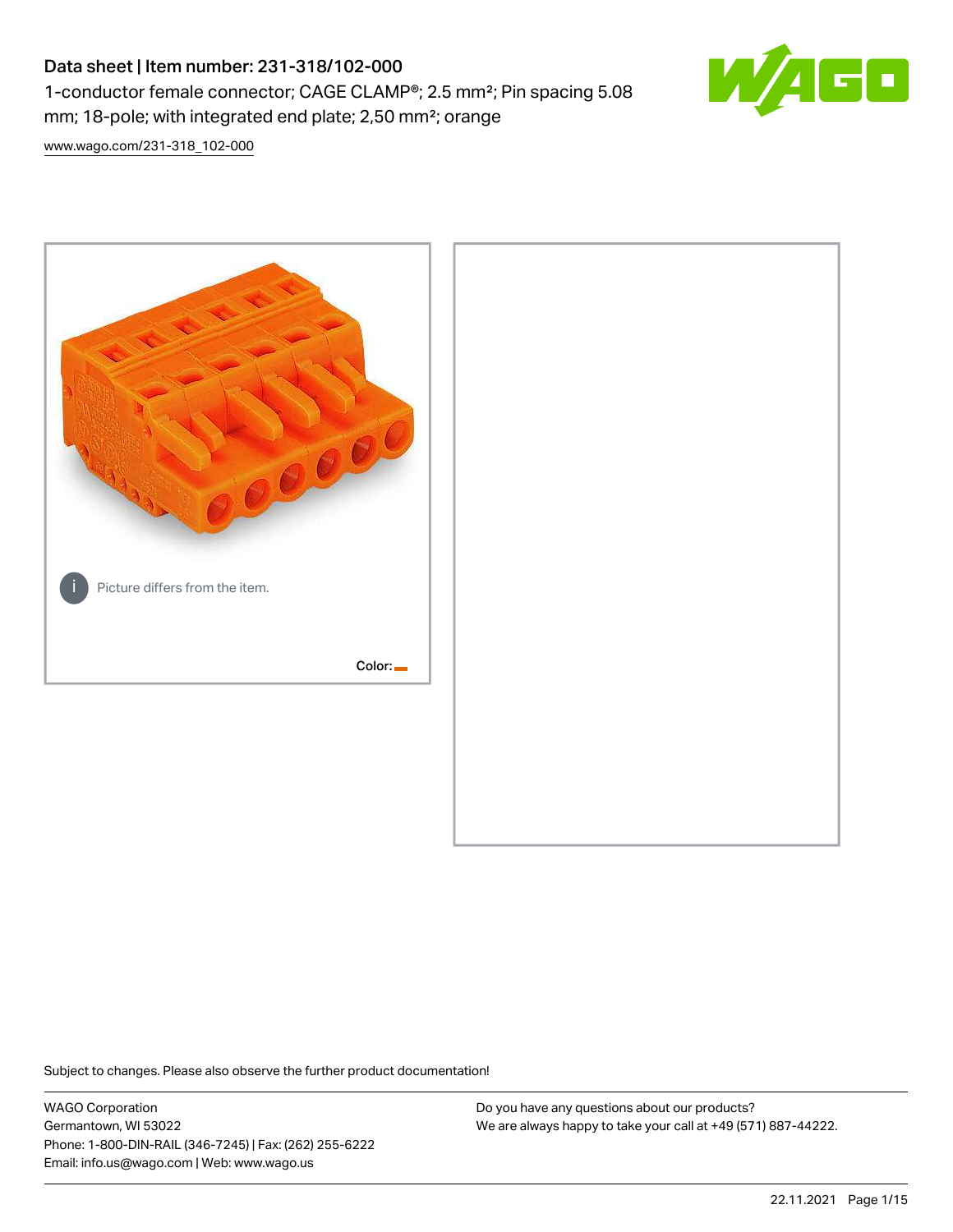

Dimensions in mm

L = pole no. x pin spacing

2- to 3-pole female connectors – one latch only

### Item description

- **Universal connection for all conductor types**
- Easy cable pre-assembly and on-unit wiring via vertical and horizontal CAGE CLAMP<sup>®</sup> actuation  $\blacksquare$
- $\blacksquare$ Integrated test ports
- $\blacksquare$ With coding fingers

Subject to changes. Please also observe the further product documentation! Data

WAGO Corporation Germantown, WI 53022 Phone: 1-800-DIN-RAIL (346-7245) | Fax: (262) 255-6222 Email: info.us@wago.com | Web: www.wago.us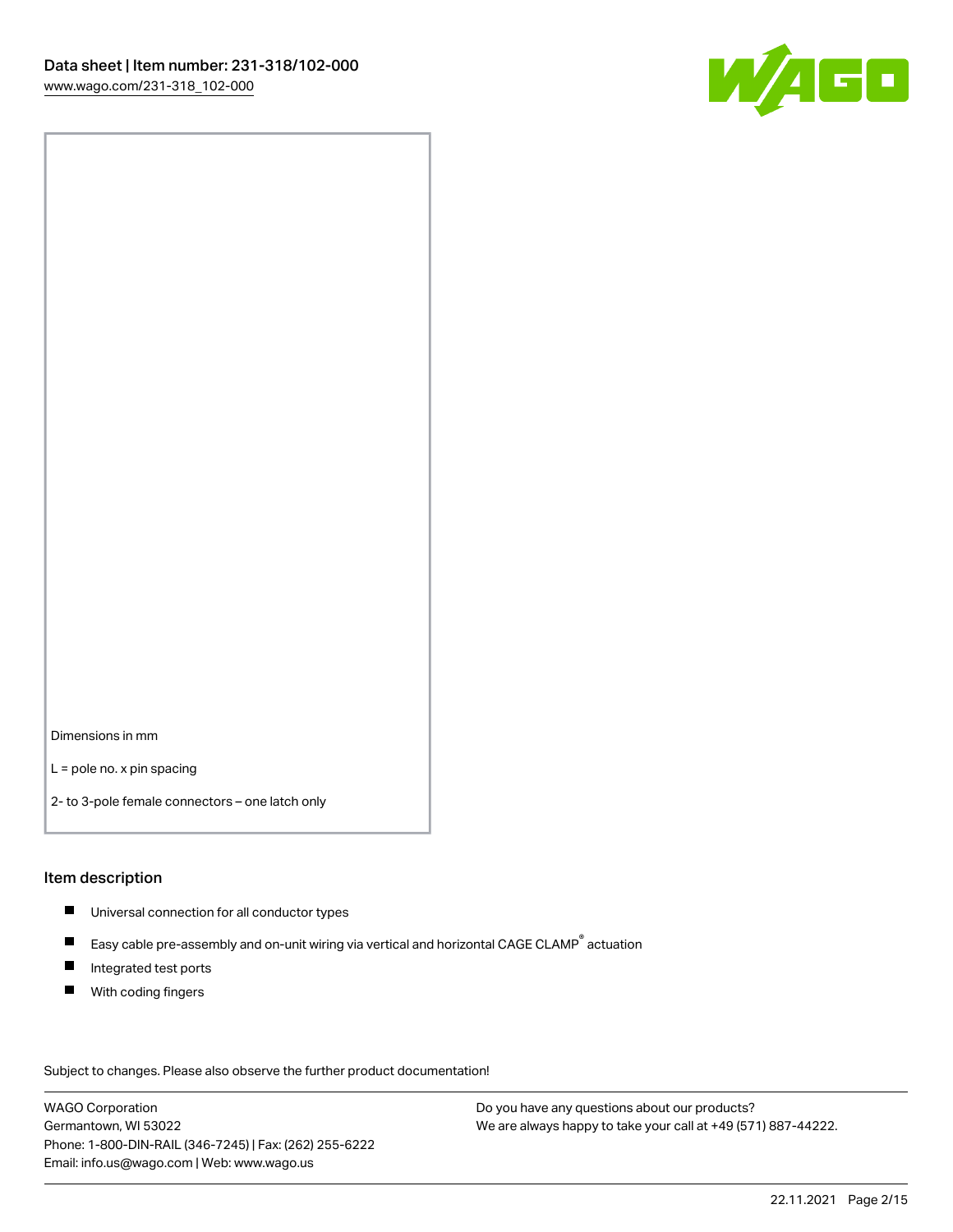

# Data Notes

| Safety information 1 | The <i>MCS – MULTI CONNECTION SYSTEM</i> includes connectors<br>without breaking capacity in accordance with DIN EN 61984. When<br>used as intended, these connectors must not be connected<br>/disconnected when live or under load. The circuit design should<br>ensure header pins, which can be touched, are not live when<br>unmated. |
|----------------------|--------------------------------------------------------------------------------------------------------------------------------------------------------------------------------------------------------------------------------------------------------------------------------------------------------------------------------------------|
| Variants:            | Gold-plated or partially gold-plated contact surfaces<br>Other versions (or variants) can be requested from WAGO Sales or<br>configured at https://configurator.wago.com/                                                                                                                                                                  |

# Electrical data

# IEC Approvals

| Ratings per                 | IEC/EN 60664-1                                                        |
|-----------------------------|-----------------------------------------------------------------------|
| Rated voltage (III / 3)     | 320 V                                                                 |
| Rated surge voltage (III/3) | 4 <sub>k</sub> V                                                      |
| Rated voltage (III/2)       | 320 V                                                                 |
| Rated surge voltage (III/2) | 4 <sub>k</sub> V                                                      |
| Nominal voltage (II/2)      | 630 V                                                                 |
| Rated surge voltage (II/2)  | 4 <sub>k</sub> V                                                      |
| Rated current               | 16A                                                                   |
| Legend (ratings)            | $(III / 2)$ $\triangle$ Overvoltage category III / Pollution degree 2 |

# UL Approvals

| Approvals per                  | UL 1059 |
|--------------------------------|---------|
| Rated voltage UL (Use Group B) | 300 V   |
| Rated current UL (Use Group B) | 15 A    |
| Rated voltage UL (Use Group D) | 300 V   |
| Rated current UL (Use Group D) | 10 A    |

# Ratings per UL

| Rated voltage UL 1977 | 600 V         |
|-----------------------|---------------|
| Rated current UL 1977 | $\sim$ $\sim$ |

# CSA Approvals

Approvals per CSA

Subject to changes. Please also observe the further product documentation!

| <b>WAGO Corporation</b>                                | Do you have any questions about our products?                 |
|--------------------------------------------------------|---------------------------------------------------------------|
| Germantown, WI 53022                                   | We are always happy to take your call at +49 (571) 887-44222. |
| Phone: 1-800-DIN-RAIL (346-7245)   Fax: (262) 255-6222 |                                                               |
| Email: info.us@wago.com   Web: www.wago.us             |                                                               |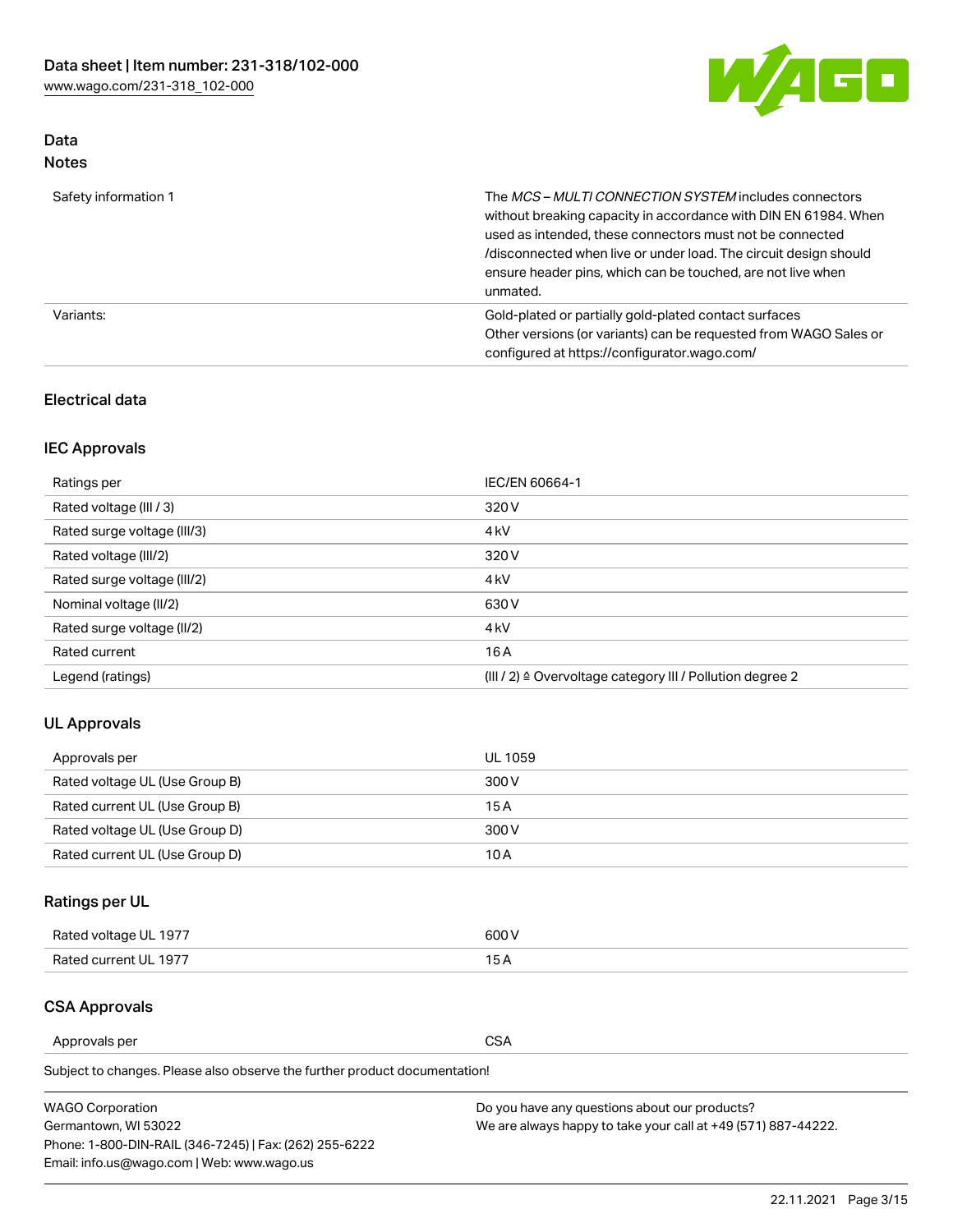[www.wago.com/231-318\\_102-000](http://www.wago.com/231-318_102-000)



| Rated voltage CSA (Use Group B) | 300 V |
|---------------------------------|-------|
| Rated current CSA (Use Group B) | 15 A  |
| Rated voltage CSA (Use Group D) | 300 V |
| Rated current CSA (Use Group D) | 10 A  |

### Connection data

| Total number of connection points | 18 |
|-----------------------------------|----|
| Total number of potentials        | 18 |
| Number of connection types        |    |
| Number of levels                  |    |

### Connection 1

| Connection technology                             | CAGE CLAMP®                             |
|---------------------------------------------------|-----------------------------------------|
| Actuation type                                    | Operating tool                          |
| Solid conductor                                   | $0.082.5$ mm <sup>2</sup> / 28  12 AWG  |
| Fine-stranded conductor                           | $0.08$ 2.5 mm <sup>2</sup> / 28  12 AWG |
| Fine-stranded conductor; with insulated ferrule   | $0.251.5$ mm <sup>2</sup>               |
| Fine-stranded conductor; with uninsulated ferrule | $0.252.5$ mm <sup>2</sup>               |
| Strip length                                      | $89$ mm $/ 0.310.35$ inch               |
| Number of poles                                   | 18                                      |
| Conductor entry direction to mating direction     | 0°                                      |

# Physical data

| Pin spacing | 5.08 mm / 0.2 inch    |
|-------------|-----------------------|
| Width       | 91.44 mm / 3.6 inch   |
| Height      | 14.3 mm / 0.563 inch  |
| Depth       | 26.45 mm / 1.041 inch |

### Plug-in connection

| Contact type (pluggable connector)   | Female connector/socket |
|--------------------------------------|-------------------------|
| Connector (connection type)          | for conductor           |
| Mismating protection                 | No                      |
| Plugging without loss of pin spacing |                         |
| Locking of plug-in connection        | Without                 |

Subject to changes. Please also observe the further product documentation!

WAGO Corporation Germantown, WI 53022 Phone: 1-800-DIN-RAIL (346-7245) | Fax: (262) 255-6222 Email: info.us@wago.com | Web: www.wago.us Do you have any questions about our products? We are always happy to take your call at +49 (571) 887-44222.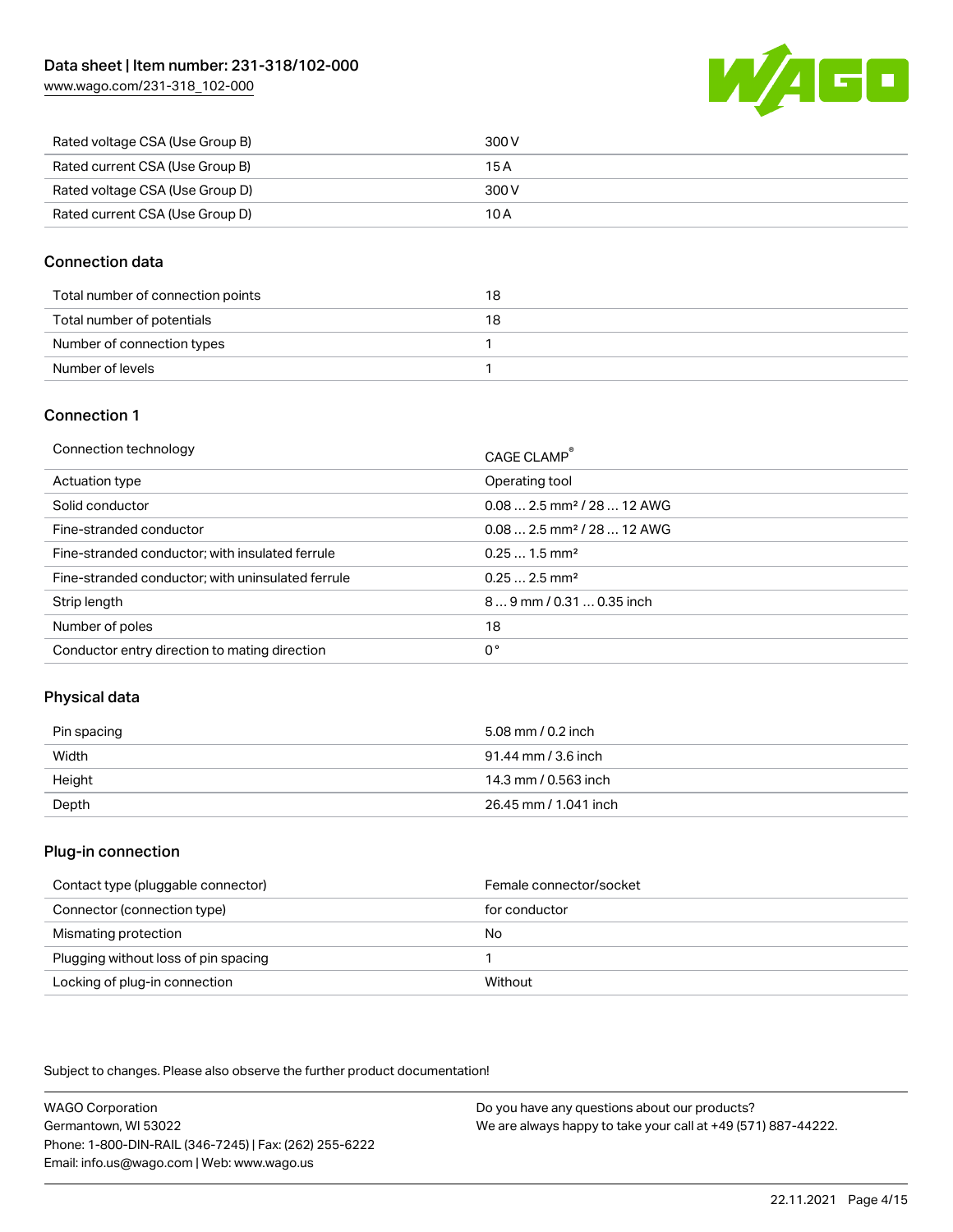

### Material data

| Color                       | orange                            |
|-----------------------------|-----------------------------------|
| Material group              |                                   |
| Insulation material         | Polyamide (PA66)                  |
| Flammability class per UL94 | V <sub>0</sub>                    |
| Clamping spring material    | Chrome nickel spring steel (CrNi) |
| Contact material            | Copper alloy                      |
| Contact plating             | tin-plated                        |
| Fire load                   | 0.45MJ                            |
| Weight                      | 32.3g                             |

### Environmental requirements

| Limit temperature range | . +85 ℃<br>-60 |  |
|-------------------------|----------------|--|
|-------------------------|----------------|--|

### Commercial data

| 3 (Multi Conn. System)<br>Product Group |               |  |
|-----------------------------------------|---------------|--|
| PU (SPU)                                | 10 Stück      |  |
| Packaging type                          | box           |  |
| Country of origin                       | DE            |  |
| <b>GTIN</b>                             | 4044918349925 |  |
| Customs tariff number                   | 8536694040    |  |

### Approvals / Certificates

### Country specific Approvals

| Logo | Approval                                            | <b>Additional Approval Text</b> | Certificate<br>name |
|------|-----------------------------------------------------|---------------------------------|---------------------|
|      | <b>CB</b><br><b>DEKRA Certification B.V.</b>        | IEC 61984                       | NL-39756            |
|      | <b>CSA</b><br>DEKRA Certification B.V.              | C <sub>22.2</sub>               | 1466354             |
| EMA  | <b>KEMA/KEUR</b><br><b>DEKRA Certification B.V.</b> | EN 61984                        | 2190761.01          |

Subject to changes. Please also observe the further product documentation!

| <b>WAGO Corporation</b>                                | Do you have any questions about our products?                 |
|--------------------------------------------------------|---------------------------------------------------------------|
| Germantown. WI 53022                                   | We are always happy to take your call at +49 (571) 887-44222. |
| Phone: 1-800-DIN-RAIL (346-7245)   Fax: (262) 255-6222 |                                                               |
| Email: info.us@wago.com   Web: www.wago.us             |                                                               |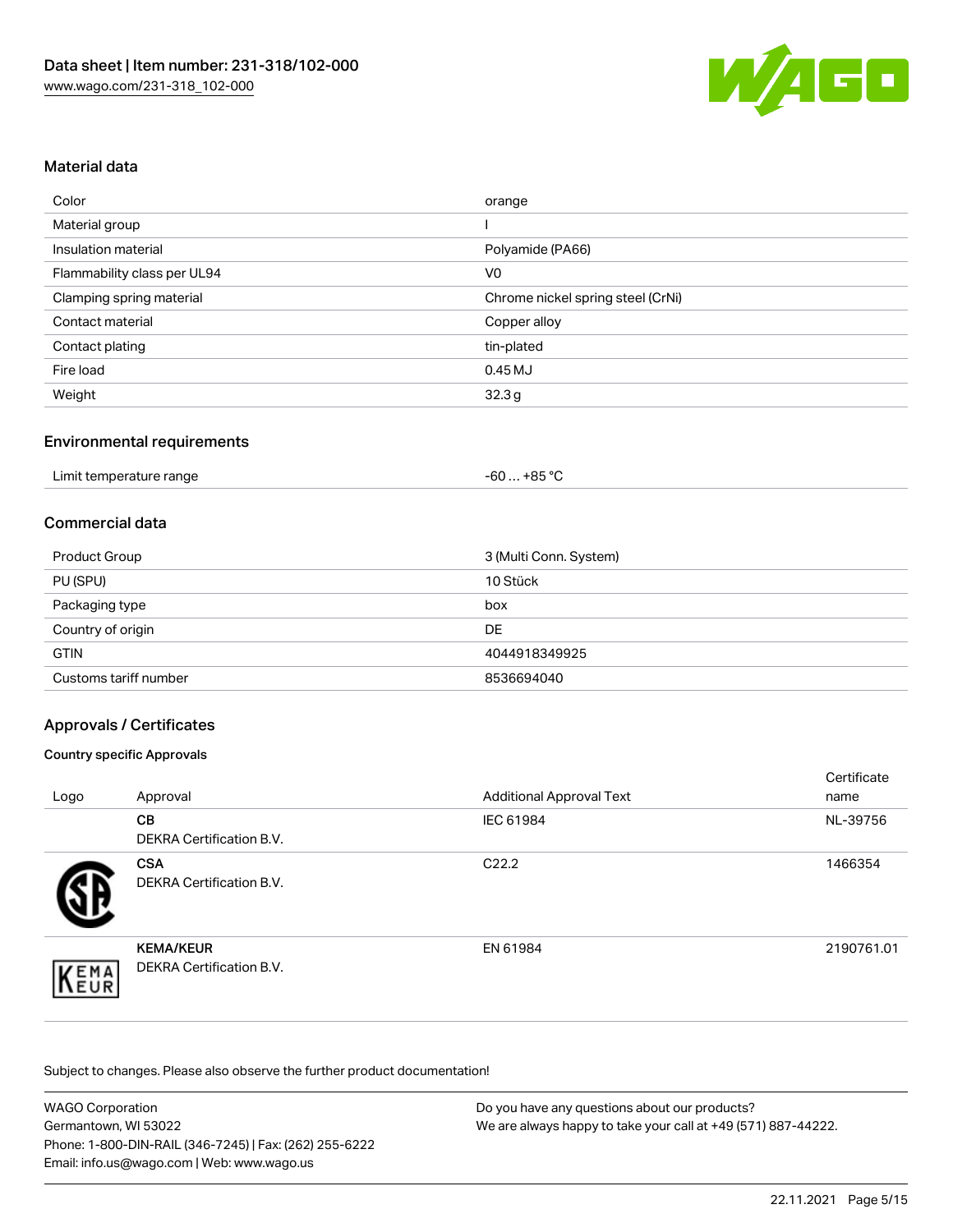

Certificate Corp.

#### Ship Approvals

| Logo | Approval                                  | <b>Additional Approval Text</b> | Certificate<br>name             |
|------|-------------------------------------------|---------------------------------|---------------------------------|
|      | <b>ABS</b><br>American Bureau of Shipping | $\overline{\phantom{0}}$        | 19-<br>HG1869876-<br><b>PDA</b> |

#### UL-Approvals

| Logo | Approval                             | <b>Additional Approval Text</b> | Certificate<br>name |
|------|--------------------------------------|---------------------------------|---------------------|
| 8    | UL<br>UL International Germany GmbH  | <b>UL 1977</b>                  | E45171              |
|      | UR<br>Underwriters Laboratories Inc. | <b>UL 1059</b>                  | E45172              |

### Counterpart

| <b>ATAB</b> | Item no.231-648<br>Male connector; 18-pole; Pin spacing 5.08 mm; orange                                              | www.wago.com/231-648         |
|-------------|----------------------------------------------------------------------------------------------------------------------|------------------------------|
|             | Item no.231-348/001-000<br>Male header; 18-pole; THT; 1.0 x 1.0 mm solder pin; straight; pin spacing 5.08 mm; orange | www.wago.com/231-348/001-000 |
| <b>SEPT</b> | Item no.231-548/001-000<br>Male header; 18-pole; THT; 1.0 x 1.0 mm solder pin; angled; pin spacing 5.08 mm; orange   | www.wago.com/231-548/001-000 |

### Optional accessories

### Ferrules

| Ferrule |                                                                                                                        |                      |
|---------|------------------------------------------------------------------------------------------------------------------------|----------------------|
|         | ltem no.: 216-101<br>Ferrule; Sleeve for 0.5 mm <sup>2</sup> / AWG 22; uninsulated; electro-tin plated; silver-colored | www.wago.com/216-101 |
|         | ltem no.: 216-104<br>Ferrule; Sleeve for 1.5 mm <sup>2</sup> / AWG 16; uninsulated; electro-tin plated; silver-colored | www.wago.com/216-104 |

Subject to changes. Please also observe the further product documentation!

WAGO Corporation Germantown, WI 53022 Phone: 1-800-DIN-RAIL (346-7245) | Fax: (262) 255-6222 Email: info.us@wago.com | Web: www.wago.us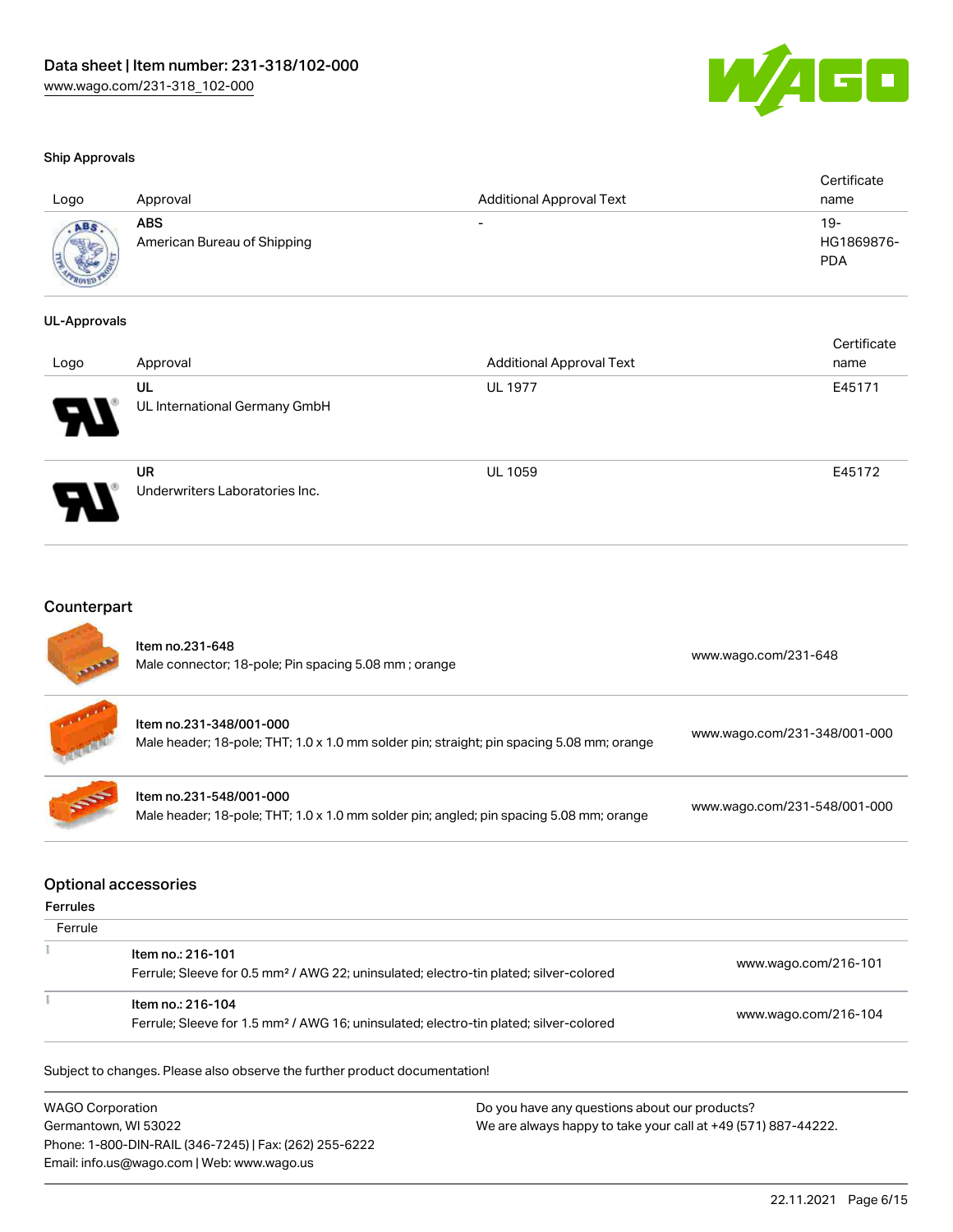# Data sheet | Item number: 231-318/102-000

Phone: 1-800-DIN-RAIL (346-7245) | Fax: (262) 255-6222

Email: info.us@wago.com | Web: www.wago.us

[www.wago.com/231-318\\_102-000](http://www.wago.com/231-318_102-000)



|                         | Item no.: 216-106<br>Ferrule; Sleeve for 2.5 mm <sup>2</sup> / AWG 14; uninsulated; electro-tin plated; silver-colored                                                                            |                                                                                                                | www.wago.com/216-106 |
|-------------------------|---------------------------------------------------------------------------------------------------------------------------------------------------------------------------------------------------|----------------------------------------------------------------------------------------------------------------|----------------------|
|                         | Item no.: 216-102<br>Ferrule; Sleeve for 0.75 mm <sup>2</sup> / AWG 20; uninsulated; electro-tin plated; silver-colored                                                                           |                                                                                                                | www.wago.com/216-102 |
|                         | Item no.: 216-103<br>Ferrule; Sleeve for 1 mm <sup>2</sup> / AWG 18; uninsulated; electro-tin plated                                                                                              |                                                                                                                | www.wago.com/216-103 |
|                         | Item no.: 216-123<br>Ferrule; Sleeve for 1 mm <sup>2</sup> / AWG 18; uninsulated; electro-tin plated; silver-colored                                                                              |                                                                                                                | www.wago.com/216-123 |
|                         | Item no.: 216-122<br>Ferrule; Sleeve for 0.75 mm <sup>2</sup> / AWG 20; uninsulated; electro-tin plated; silver-colored                                                                           |                                                                                                                | www.wago.com/216-122 |
|                         | Item no.: 216-124<br>Ferrule; Sleeve for 1.5 mm <sup>2</sup> / AWG 16; uninsulated; electro-tin plated                                                                                            |                                                                                                                | www.wago.com/216-124 |
|                         | Item no.: 216-142<br>Ferrule; Sleeve for 0.75 mm <sup>2</sup> / 18 AWG; uninsulated; electro-tin plated; electrolytic copper; gastight<br>crimped; acc. to DIN 46228, Part 1/08.92                |                                                                                                                | www.wago.com/216-142 |
|                         | Item no.: 216-132<br>Ferrule; Sleeve for 0.34 mm <sup>2</sup> / AWG 24; uninsulated; electro-tin plated                                                                                           |                                                                                                                | www.wago.com/216-132 |
| $\frac{1}{3}$           | Item no.: 216-121<br>Ferrule; Sleeve for 0.5 mm <sup>2</sup> / AWG 22; uninsulated; electro-tin plated; silver-colored                                                                            |                                                                                                                | www.wago.com/216-121 |
|                         | Item no.: 216-143<br>Ferrule; Sleeve for 1 mm <sup>2</sup> / AWG 18; uninsulated; electro-tin plated; electrolytic copper; gastight<br>crimped; acc. to DIN 46228, Part 1/08.92                   |                                                                                                                | www.wago.com/216-143 |
|                         | Item no.: 216-131<br>Ferrule; Sleeve for 0.25 mm <sup>2</sup> / AWG 24; uninsulated; electro-tin plated; silver-colored                                                                           |                                                                                                                | www.wago.com/216-131 |
|                         | Item no.: 216-141<br>Ferrule; Sleeve for 0.5 mm <sup>2</sup> / 20 AWG; uninsulated; electro-tin plated; electrolytic copper; gastight<br>crimped; acc. to DIN 46228, Part 1/08.92                 |                                                                                                                | www.wago.com/216-141 |
|                         | Item no.: 216-152<br>Ferrule; Sleeve for 0.34 mm <sup>2</sup> / AWG 24; uninsulated; electro-tin plated                                                                                           |                                                                                                                | www.wago.com/216-152 |
|                         | Item no.: 216-203<br>Ferrule; Sleeve for 1 mm <sup>2</sup> / AWG 18; insulated; electro-tin plated; red                                                                                           |                                                                                                                | www.wago.com/216-203 |
|                         | Item no.: 216-202<br>Ferrule; Sleeve for 0.75 mm <sup>2</sup> / 18 AWG; insulated; electro-tin plated; gray                                                                                       |                                                                                                                | www.wago.com/216-202 |
|                         | Item no.: 216-151<br>Ferrule; Sleeve for 0.25 mm <sup>2</sup> / AWG 24; uninsulated; electro-tin plated                                                                                           |                                                                                                                | www.wago.com/216-151 |
| 1                       | Item no.: 216-204<br>Ferrule; Sleeve for 1.5 mm <sup>2</sup> / AWG 16; insulated; electro-tin plated; black                                                                                       |                                                                                                                | www.wago.com/216-204 |
|                         | Item no.: 216-144<br>Ferrule; Sleeve for 1.5 mm <sup>2</sup> / AWG 16; uninsulated; electro-tin plated; electrolytic copper; gastight<br>crimped; acc. to DIN 46228, Part 1/08.92; silver-colored |                                                                                                                | www.wago.com/216-144 |
|                         | Subject to changes. Please also observe the further product documentation!                                                                                                                        |                                                                                                                |                      |
| <b>WAGO Corporation</b> | Germantown, WI 53022                                                                                                                                                                              | Do you have any questions about our products?<br>We are always happy to take your call at +49 (571) 887-44222. |                      |

22.11.2021 Page 7/15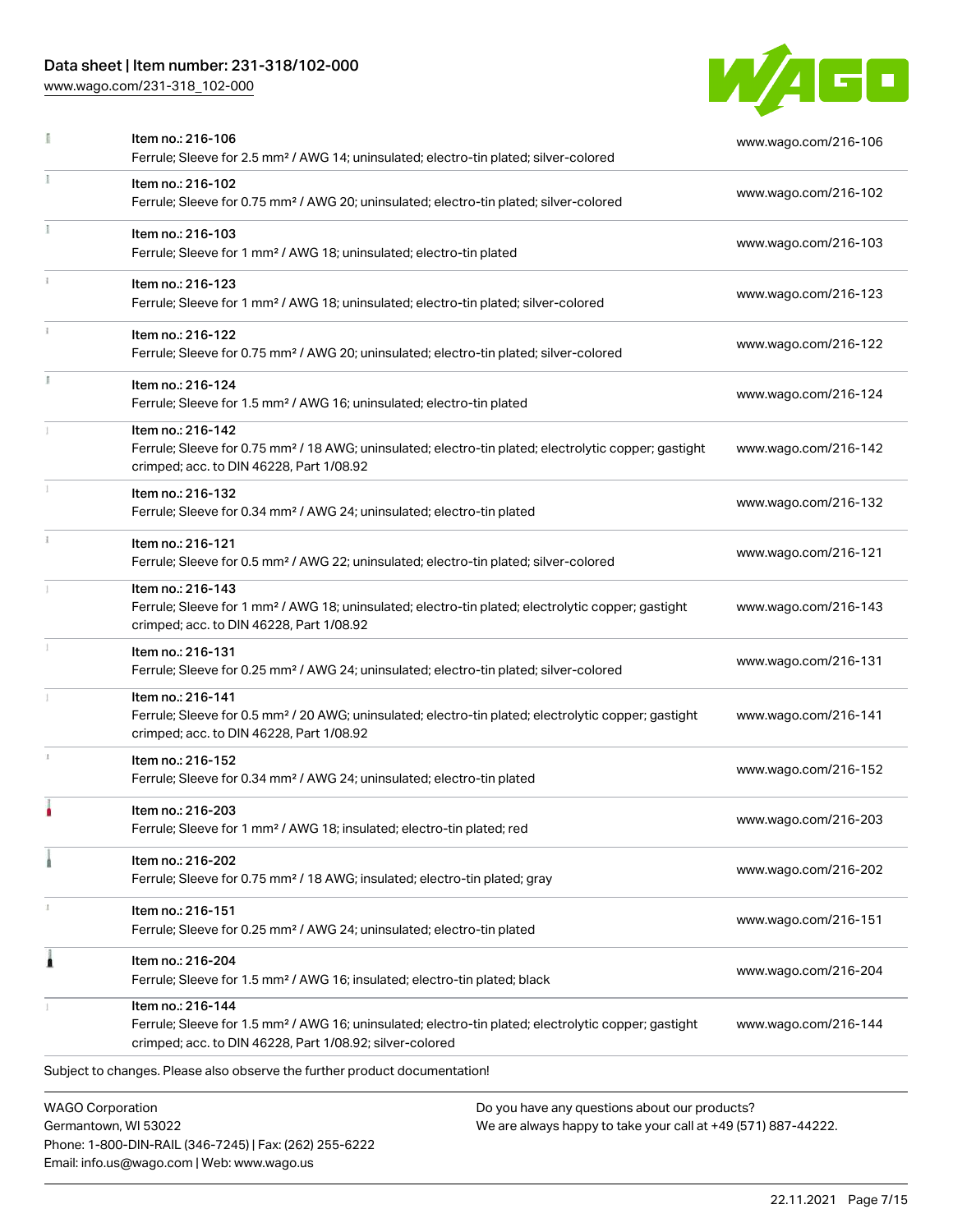# Data sheet | Item number: 231-318/102-000

[www.wago.com/231-318\\_102-000](http://www.wago.com/231-318_102-000)



|   | Item no.: 216-201<br>Ferrule; Sleeve for 0.5 mm <sup>2</sup> / 20 AWG; insulated; electro-tin plated; white                                                                                             | www.wago.com/216-201 |
|---|---------------------------------------------------------------------------------------------------------------------------------------------------------------------------------------------------------|----------------------|
|   | Item no.: 216-223<br>Ferrule; Sleeve for 1 mm <sup>2</sup> / AWG 18; insulated; electro-tin plated; red                                                                                                 | www.wago.com/216-223 |
|   | Item no.: 216-241<br>Ferrule; Sleeve for 0.5 mm <sup>2</sup> / 20 AWG; insulated; electro-tin plated; electrolytic copper; gastight<br>crimped; acc. to DIN 46228, Part 4/09.90; white                  | www.wago.com/216-241 |
|   | Item no.: 216-242<br>Ferrule; Sleeve for 0.75 mm <sup>2</sup> / 18 AWG; insulated; electro-tin plated; electrolytic copper; gastight<br>crimped; acc. to DIN 46228, Part 4/09.90; gray                  | www.wago.com/216-242 |
|   | Item no.: 216-222<br>Ferrule; Sleeve for 0.75 mm <sup>2</sup> / 18 AWG; insulated; electro-tin plated; gray                                                                                             | www.wago.com/216-222 |
|   | Item no.: 216-221<br>Ferrule; Sleeve for 0.5 mm <sup>2</sup> / 20 AWG; insulated; electro-tin plated; white                                                                                             | www.wago.com/216-221 |
| ٨ | Item no.: 216-224<br>Ferrule; Sleeve for 1.5 mm <sup>2</sup> / AWG 16; insulated; electro-tin plated; black                                                                                             | www.wago.com/216-224 |
|   | Item no.: 216-243<br>Ferrule; Sleeve for 1 mm <sup>2</sup> / AWG 18; insulated; electro-tin plated; electrolytic copper; gastight crimped; www.wago.com/216-243<br>acc. to DIN 46228, Part 4/09.90; red |                      |
| Â | Item no.: 216-244<br>Ferrule; Sleeve for 1.5 mm <sup>2</sup> / AWG 16; insulated; electro-tin plated; electrolytic copper; gastight<br>crimped; acc. to DIN 46228, Part 4/09.90; black                  | www.wago.com/216-244 |
|   | Item no.: 216-263<br>Ferrule; Sleeve for 1 mm <sup>2</sup> / AWG 18; insulated; electro-tin plated; electrolytic copper; gastight crimped; www.wago.com/216-263<br>acc. to DIN 46228, Part 4/09.90; red |                      |
| 1 | Item no.: 216-264<br>Ferrule; Sleeve for 1.5 mm <sup>2</sup> / AWG 16; insulated; electro-tin plated; electrolytic copper; gastight<br>crimped; acc. to DIN 46228, Part 4/09.90; black                  | www.wago.com/216-264 |
| 1 | Item no.: 216-284<br>Ferrule; Sleeve for 1.5 mm <sup>2</sup> / AWG 16; insulated; electro-tin plated; electrolytic copper; gastight<br>crimped; acc. to DIN 46228, Part 4/09.90; black                  | www.wago.com/216-284 |
|   | Item no.: 216-262<br>Ferrule; Sleeve for 0.75 mm <sup>2</sup> / 18 AWG; insulated; electro-tin plated; electrolytic copper; gastight<br>crimped; acc. to DIN 46228, Part 4/09.90; gray                  | www.wago.com/216-262 |
|   | Item no.: 216-301<br>Ferrule; Sleeve for 0.25 mm <sup>2</sup> / AWG 24; insulated; electro-tin plated; yellow                                                                                           | www.wago.com/216-301 |
|   | Item no.: 216-321<br>Ferrule; Sleeve for 0.25 mm <sup>2</sup> / AWG 24; insulated; electro-tin plated; yellow                                                                                           | www.wago.com/216-321 |
| ٠ | Item no.: 216-322<br>Ferrule; Sleeve for 0.34 mm <sup>2</sup> / 22 AWG; insulated; electro-tin plated; green                                                                                            | www.wago.com/216-322 |
|   | Item no.: 216-302<br>Ferrule; Sleeve for 0.34 mm <sup>2</sup> / 22 AWG; insulated; electro-tin plated; light turquoise                                                                                  | www.wago.com/216-302 |
|   | Subject to changes. Please also observe the further product documentation!                                                                                                                              |                      |

WAGO Corporation Germantown, WI 53022 Phone: 1-800-DIN-RAIL (346-7245) | Fax: (262) 255-6222 Email: info.us@wago.com | Web: www.wago.us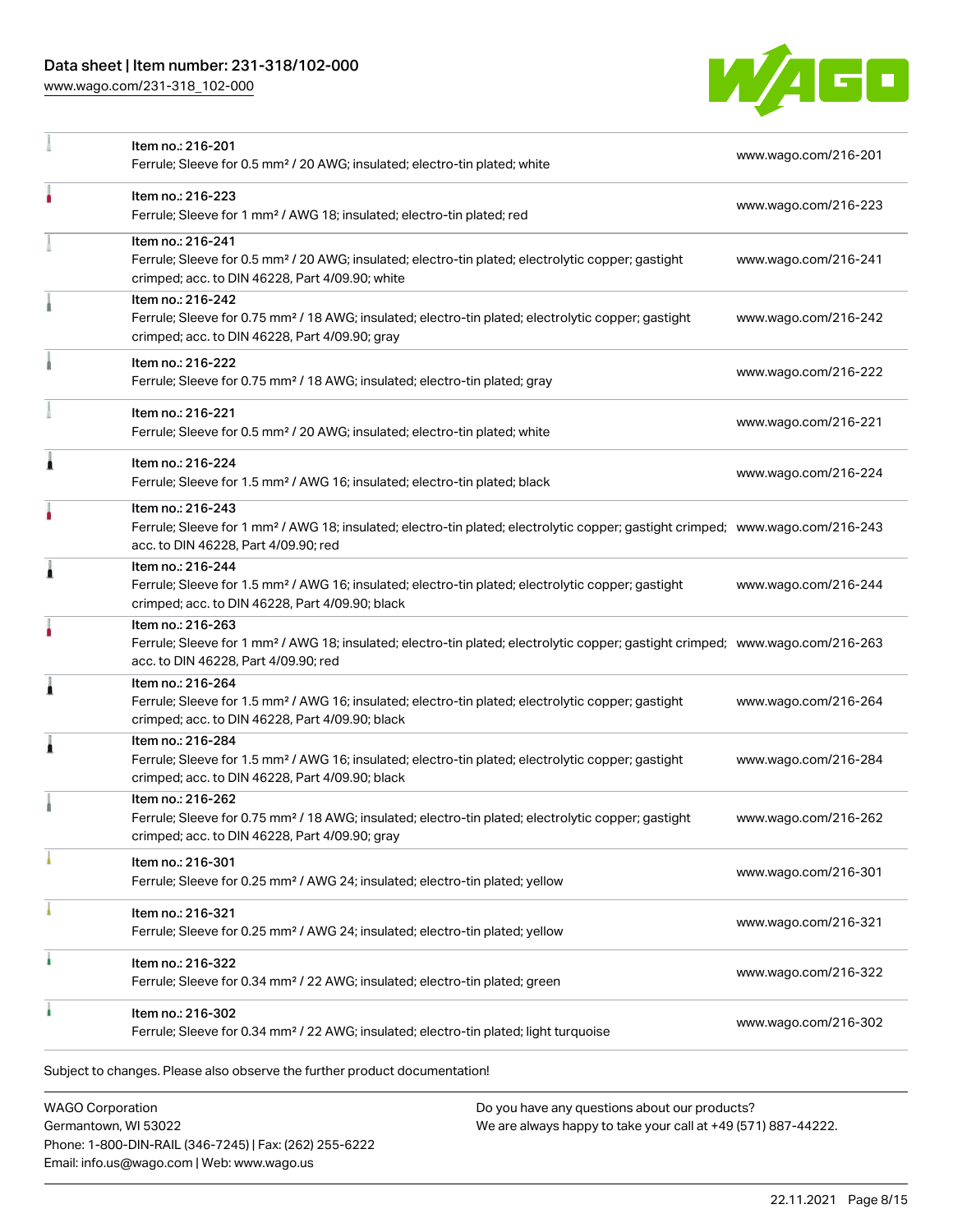[www.wago.com/231-318\\_102-000](http://www.wago.com/231-318_102-000)



#### Insulations stops

Insulation stop



# Item no.: 231-672

Insulation stop; 0.75 - 1 mm<sup>2</sup>; dark gray [www.wago.com/231-672](http://www.wago.com/231-672) www.wago.com/231-672



### Item no.: 231-670

Insulation stop; 0.08-0.2 mm<sup>2</sup> / 0.2 mm<sup>2</sup> "s"; white [www.wago.com/231-670](http://www.wago.com/231-670) www.wago.com/231-670



Item no.: 231-671 Item ito... 231-071<br>Insulation stop; 0.25 - 0.5 mm²; light gray [www.wago.com/231-671](http://www.wago.com/231-671)

### **Jumpers**

| Jumper |                                                                           |                      |
|--------|---------------------------------------------------------------------------|----------------------|
|        | Item no.: 231-905<br>Jumper; for conductor entry; 5-way; insulated; gray  | www.wago.com/231-905 |
|        | Item no.: 231-903<br>Jumper; for conductor entry; 3-way; insulated; gray  | www.wago.com/231-903 |
|        | Item no.: 231-907<br>Jumper; for conductor entry; 7-way; insulated; gray  | www.wago.com/231-907 |
|        | Item no.: 231-910<br>Jumper; for conductor entry; 10-way; insulated; gray | www.wago.com/231-910 |
|        | Item no.: 231-902<br>Jumper; for conductor entry; 2-way; insulated; gray  | www.wago.com/231-902 |

#### Marking accessories

| Marking strip                                                                                                                                                                                   |                                  |
|-------------------------------------------------------------------------------------------------------------------------------------------------------------------------------------------------|----------------------------------|
| Item no.: 210-331/508-103<br>Marking strips; as a DIN A4 sheet; MARKED; 1-12 (200x); Height of marker strip: 2.3 mm/0.091 in; Strip<br>length 182 mm; Horizontal marking; Self-adhesive; white  | www.wago.com/210-331<br>/508-103 |
| Item no.: 210-331/508-104<br>Marking strips; as a DIN A4 sheet; MARKED; 13-24 (200x); Height of marker strip: 2.3 mm/0.091 in; Strip<br>length 182 mm; Horizontal marking; Self-adhesive; white | www.wago.com/210-331<br>/508-104 |
| Item no.: 210-332/508-202<br>Marking strips; as a DIN A4 sheet; MARKED; 1-16 (160x); Height of marker strip: 3 mm; Strip length 182<br>mm; Horizontal marking; Self-adhesive; white             | www.wago.com/210-332<br>/508-202 |
| Item no.: 210-332/508-204<br>Marking strips; as a DIN A4 sheet; MARKED; 17-32 (160x); Height of marker strip: 3 mm; Strip length<br>182 mm; Horizontal marking; Self-adhesive; white            | www.wago.com/210-332<br>/508-204 |

Subject to changes. Please also observe the further product documentation!

WAGO Corporation Germantown, WI 53022 Phone: 1-800-DIN-RAIL (346-7245) | Fax: (262) 255-6222 Email: info.us@wago.com | Web: www.wago.us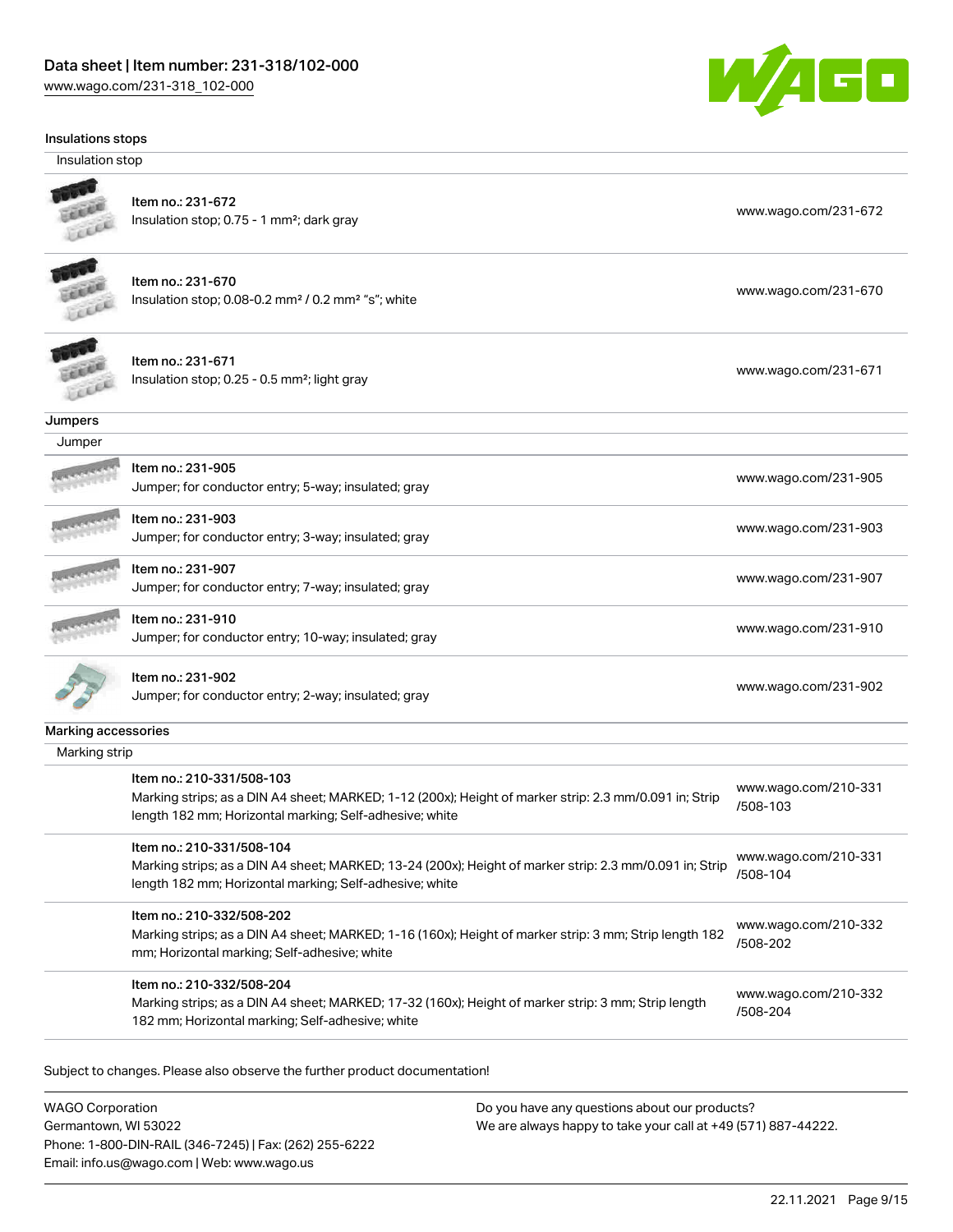Email: info.us@wago.com | Web: www.wago.us



|                                                 | Item no.: 210-332/508-206<br>Marking strips; as a DIN A4 sheet; MARKED; 33-48 (160x); Height of marker strip: 3 mm; Strip length<br>182 mm; Horizontal marking; Self-adhesive; white |                                                                                                                | www.wago.com/210-332<br>/508-206 |
|-------------------------------------------------|--------------------------------------------------------------------------------------------------------------------------------------------------------------------------------------|----------------------------------------------------------------------------------------------------------------|----------------------------------|
|                                                 | Item no.: 210-332/508-205<br>Marking strips; as a DIN A4 sheet; MARKED; 1-32 (80x); Height of marker strip: 3 mm; Strip length 182<br>mm; Horizontal marking; Self-adhesive; white   |                                                                                                                | www.wago.com/210-332<br>/508-205 |
| Cover                                           |                                                                                                                                                                                      |                                                                                                                |                                  |
| Cover                                           |                                                                                                                                                                                      |                                                                                                                |                                  |
|                                                 | Item no.: 231-669<br>Lockout caps; for covering unused clamping units; orange                                                                                                        |                                                                                                                | www.wago.com/231-669             |
| <b>Testing accessories</b>                      |                                                                                                                                                                                      |                                                                                                                |                                  |
| Testing accessories                             |                                                                                                                                                                                      |                                                                                                                |                                  |
|                                                 | Item no.: 210-136<br>Test plug; 2 mm Ø; with 500 mm cable                                                                                                                            |                                                                                                                | www.wago.com/210-136             |
|                                                 | Item no.: 231-661<br>Test plugs for female connectors; for 5 mm and 5.08 mm pin spacing; 2,50 mm <sup>2</sup> ; light gray                                                           |                                                                                                                | www.wago.com/231-661             |
| Tools                                           |                                                                                                                                                                                      |                                                                                                                |                                  |
| Operating tool                                  |                                                                                                                                                                                      |                                                                                                                |                                  |
|                                                 | Item no.: 209-130<br>Operating tool; suitable for 264, 280 and 281 Series; 1-way; of insulating material; white                                                                      |                                                                                                                | www.wago.com/209-130             |
|                                                 | Item no.: 209-132<br>Operating tool; for connecting comb-style jumper bar; 2-way; of insulating material                                                                             |                                                                                                                | www.wago.com/209-132             |
|                                                 | Item no.: 231-159<br>Operating tool; natural                                                                                                                                         |                                                                                                                | www.wago.com/231-159             |
|                                                 | Item no.: 231-231<br>Combination operating tool; red                                                                                                                                 |                                                                                                                | www.wago.com/231-231             |
|                                                 | Item no.: 231-131<br>Operating tool; made of insulating material; 1-way; loose; white                                                                                                |                                                                                                                | www.wago.com/231-131             |
|                                                 | Item no.: 231-291<br>Operating tool; made of insulating material; 1-way; loose; red                                                                                                  |                                                                                                                | www.wago.com/231-291             |
|                                                 | Item no.: 280-432<br>Operating tool; made of insulating material; 2-way; white                                                                                                       |                                                                                                                | www.wago.com/280-432             |
|                                                 | Item no.: 280-434<br>Operating tool; made of insulating material; 4-way                                                                                                              |                                                                                                                | www.wago.com/280-434             |
|                                                 | Item no.: 280-437<br>Operating tool; made of insulating material; 7-way                                                                                                              |                                                                                                                | www.wago.com/280-437             |
|                                                 | Subject to changes. Please also observe the further product documentation!                                                                                                           |                                                                                                                |                                  |
| <b>WAGO Corporation</b><br>Germantown, WI 53022 | Phone: 1-800-DIN-RAIL (346-7245)   Fax: (262) 255-6222                                                                                                                               | Do you have any questions about our products?<br>We are always happy to take your call at +49 (571) 887-44222. |                                  |

22.11.2021 Page 10/15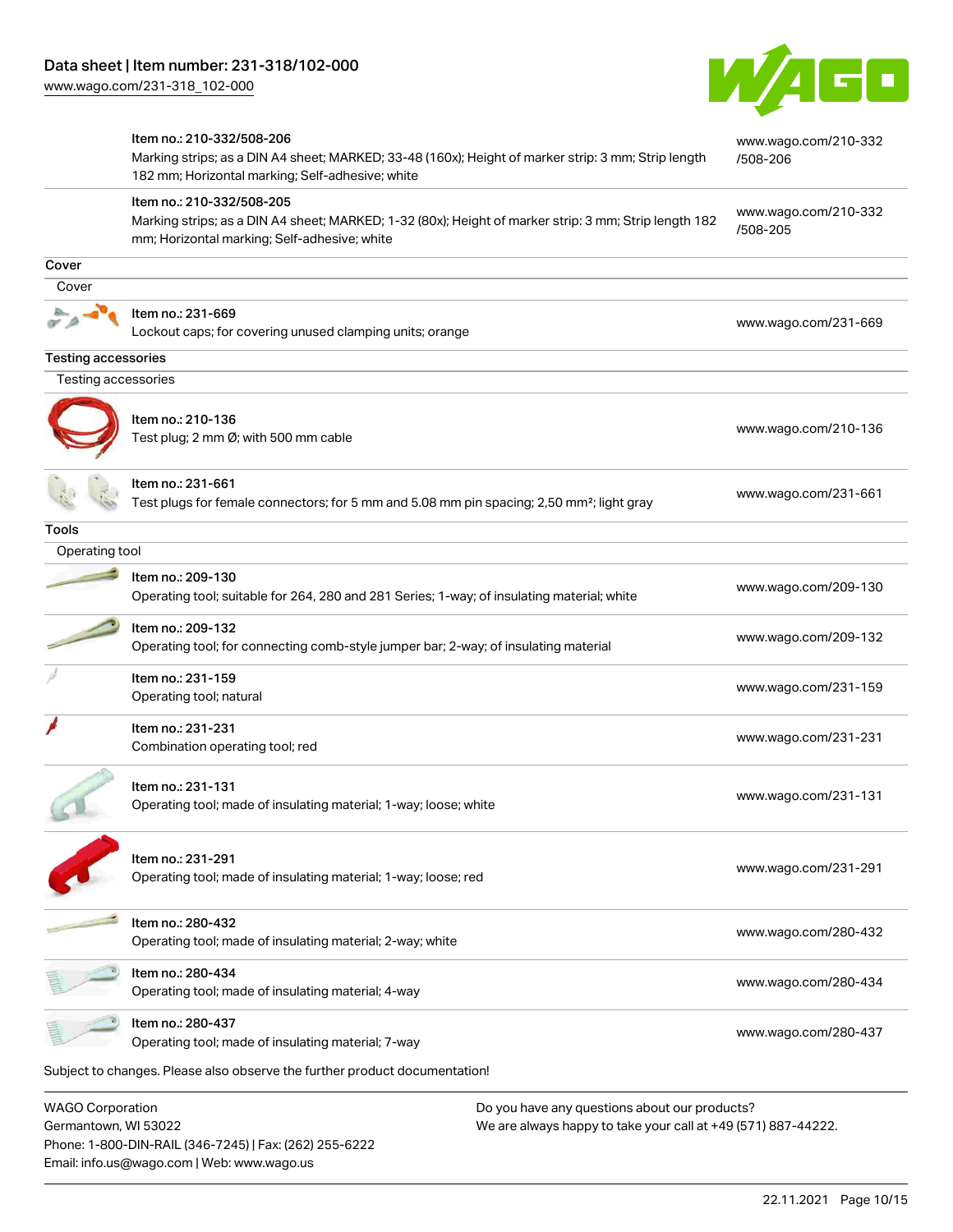

| Item no.: 280-440<br>Operating tool; made of insulating material; 10-way                                                                                                                                        |                                                                               | www.wago.com/280-440 |                      |                      |
|-----------------------------------------------------------------------------------------------------------------------------------------------------------------------------------------------------------------|-------------------------------------------------------------------------------|----------------------|----------------------|----------------------|
|                                                                                                                                                                                                                 | Item no.: 280-435<br>Operating tool; made of insulating material; 5-way; gray |                      |                      | www.wago.com/280-435 |
| Item no.: 280-436<br>Operating tool; made of insulating material; 6-way                                                                                                                                         |                                                                               | www.wago.com/280-436 |                      |                      |
| Item no.: 280-438<br>Operating tool; made of insulating material; 8-way                                                                                                                                         |                                                                               |                      | www.wago.com/280-438 |                      |
| Item no.: 280-433<br>Operating tool; made of insulating material; 3-way                                                                                                                                         |                                                                               |                      | www.wago.com/280-433 |                      |
| <b>Downloads</b><br><b>Documentation</b>                                                                                                                                                                        |                                                                               |                      |                      |                      |
| <b>Additional Information</b><br>Technical explanations                                                                                                                                                         |                                                                               | 2019 Apr 3           | pdf<br>2.0 MB        | Download             |
| <b>CAD files</b>                                                                                                                                                                                                |                                                                               |                      |                      |                      |
| <b>CAD</b> data                                                                                                                                                                                                 |                                                                               |                      |                      |                      |
| 2D/3D Models 231-318/102-000                                                                                                                                                                                    |                                                                               |                      | <b>URL</b>           | Download             |
| <b>CAE data</b>                                                                                                                                                                                                 |                                                                               |                      |                      |                      |
| EPLAN Data Portal 231-318/102-000                                                                                                                                                                               |                                                                               |                      | URL                  | Download             |
| ZUKEN Portal 231-318/102-000                                                                                                                                                                                    |                                                                               |                      | URL                  | Download             |
| EPLAN Data Portal 231-318/102-000                                                                                                                                                                               |                                                                               |                      | <b>URL</b>           | Download             |
|                                                                                                                                                                                                                 | <b>Environmental Product Compliance</b>                                       |                      |                      |                      |
| <b>Compliance Search</b>                                                                                                                                                                                        |                                                                               |                      |                      |                      |
| Environmental Product Compliance 231-318/102-000<br>1-conductor female connector; CAGE CLAMP®; 2.5 mm <sup>2</sup> ; Pin spacing 5.08 mm; 18-<br>pole; with integrated end plate; 2,50 mm <sup>2</sup> ; orange |                                                                               |                      | <b>URL</b>           | Download             |

Subject to changes. Please also observe the further product documentation!

| <b>WAGO Corporation</b>                                | Do you have any questions about our products?                 |  |  |
|--------------------------------------------------------|---------------------------------------------------------------|--|--|
| Germantown, WI 53022                                   | We are always happy to take your call at +49 (571) 887-44222. |  |  |
| Phone: 1-800-DIN-RAIL (346-7245)   Fax: (262) 255-6222 |                                                               |  |  |
| Email: info.us@wago.com   Web: www.wago.us             |                                                               |  |  |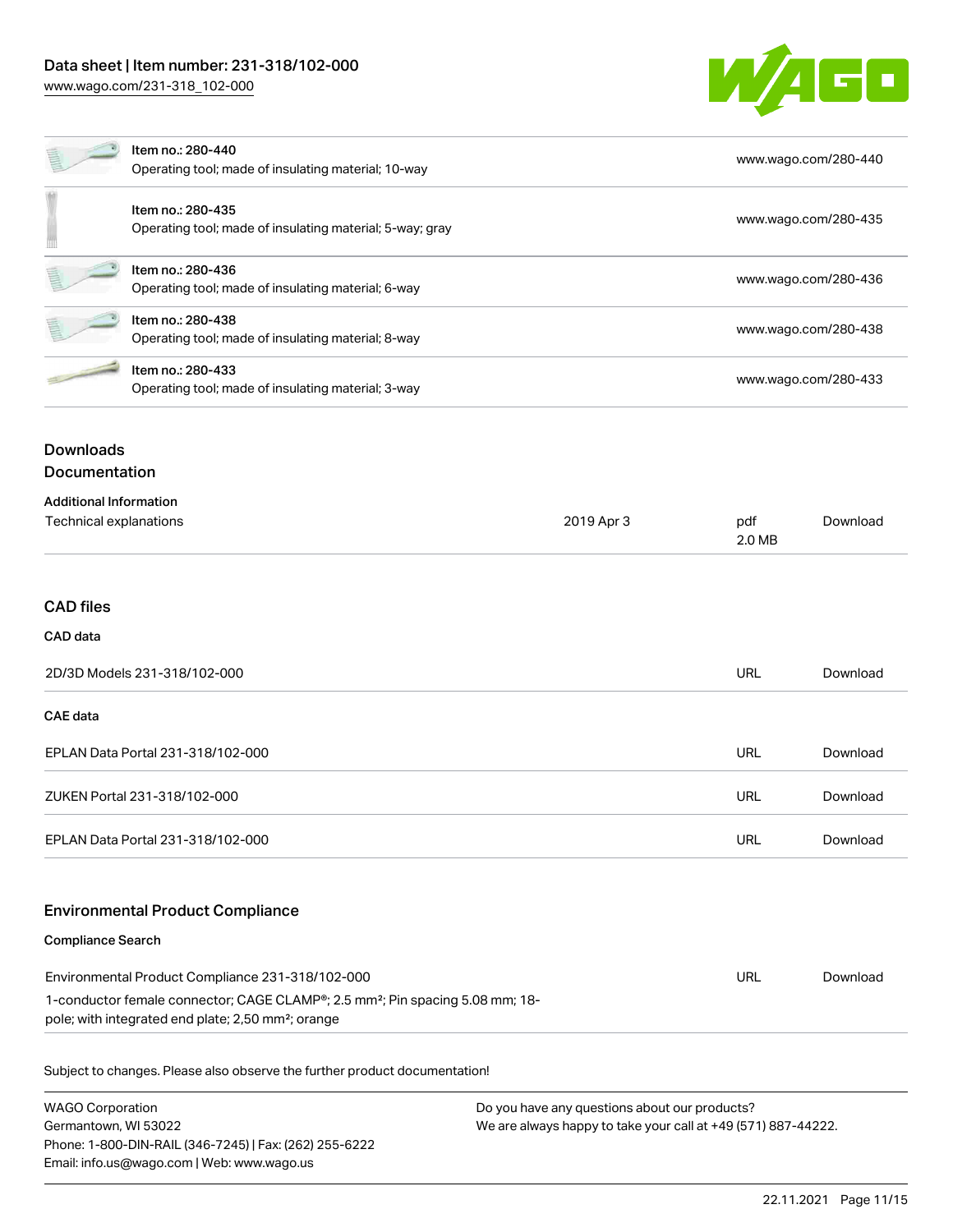

### Installation Notes

#### Application

Total pole number for female connectors

= pole number for male header

#### Application

Female connectors with a built-in end plate require no extra space, while maintaining the nominal cross-section. This means: Total length of female connectors is reduced to "pole no. x pin spacing"!

Subject to changes. Please also observe the further product documentation!

WAGO Corporation Germantown, WI 53022 Phone: 1-800-DIN-RAIL (346-7245) | Fax: (262) 255-6222 Email: info.us@wago.com | Web: www.wago.us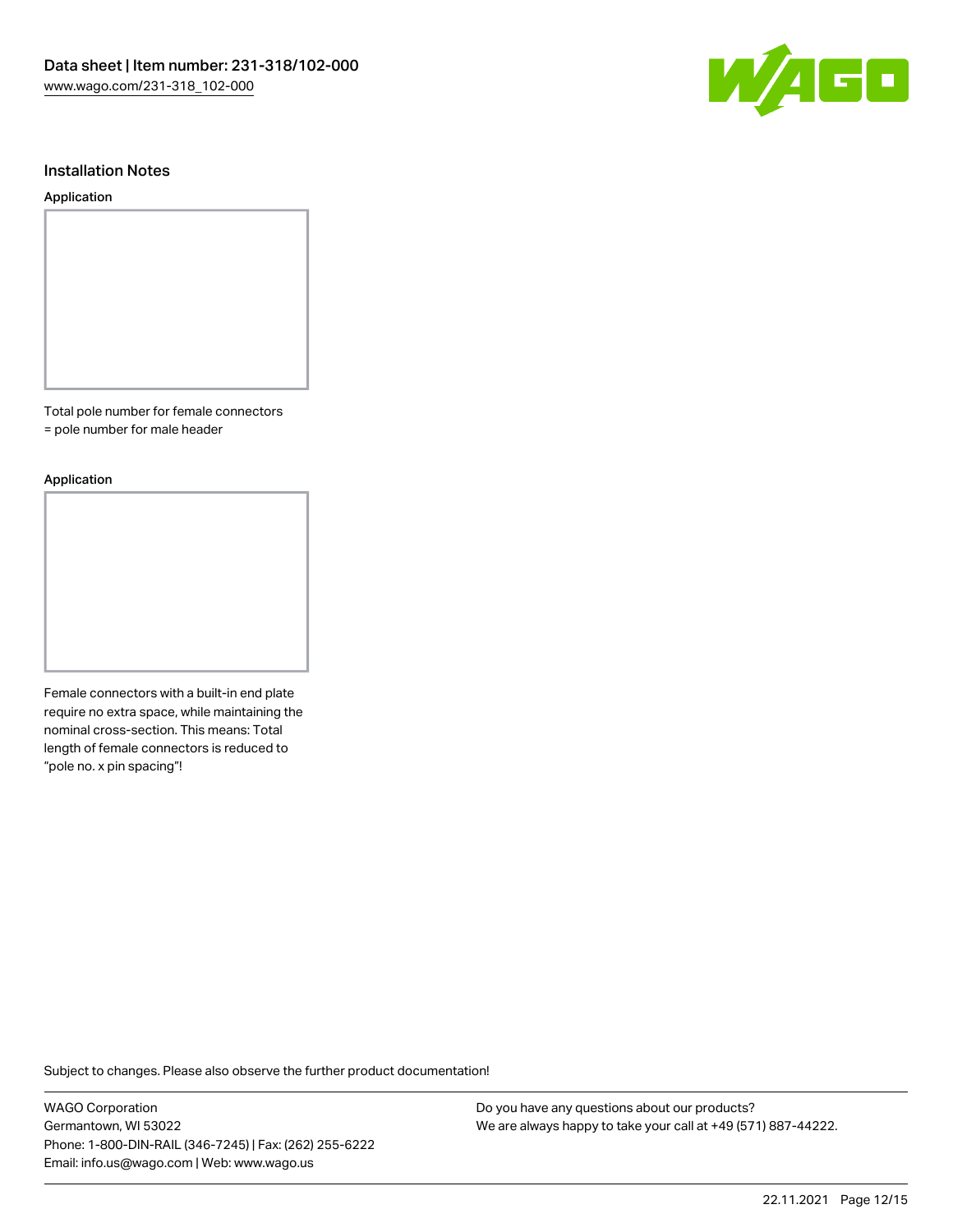



Inserting a conductor via 3.5 mm screwdriver – CAGE CLAMP® actuation parallel to conductor entry.



Inserting a conductor via 3.5 mm screwdriver – CAGE CLAMP® actuation perpendicular to conductor entry.



Inserting a conductor into CAGE CLAMP® unit via operating lever (231-291).



Inserting a conductor via operating tool.



Coding a female connector by removing coding finger(s).

Subject to changes. Please also observe the further product documentation!

WAGO Corporation Germantown, WI 53022 Phone: 1-800-DIN-RAIL (346-7245) | Fax: (262) 255-6222 Email: info.us@wago.com | Web: www.wago.us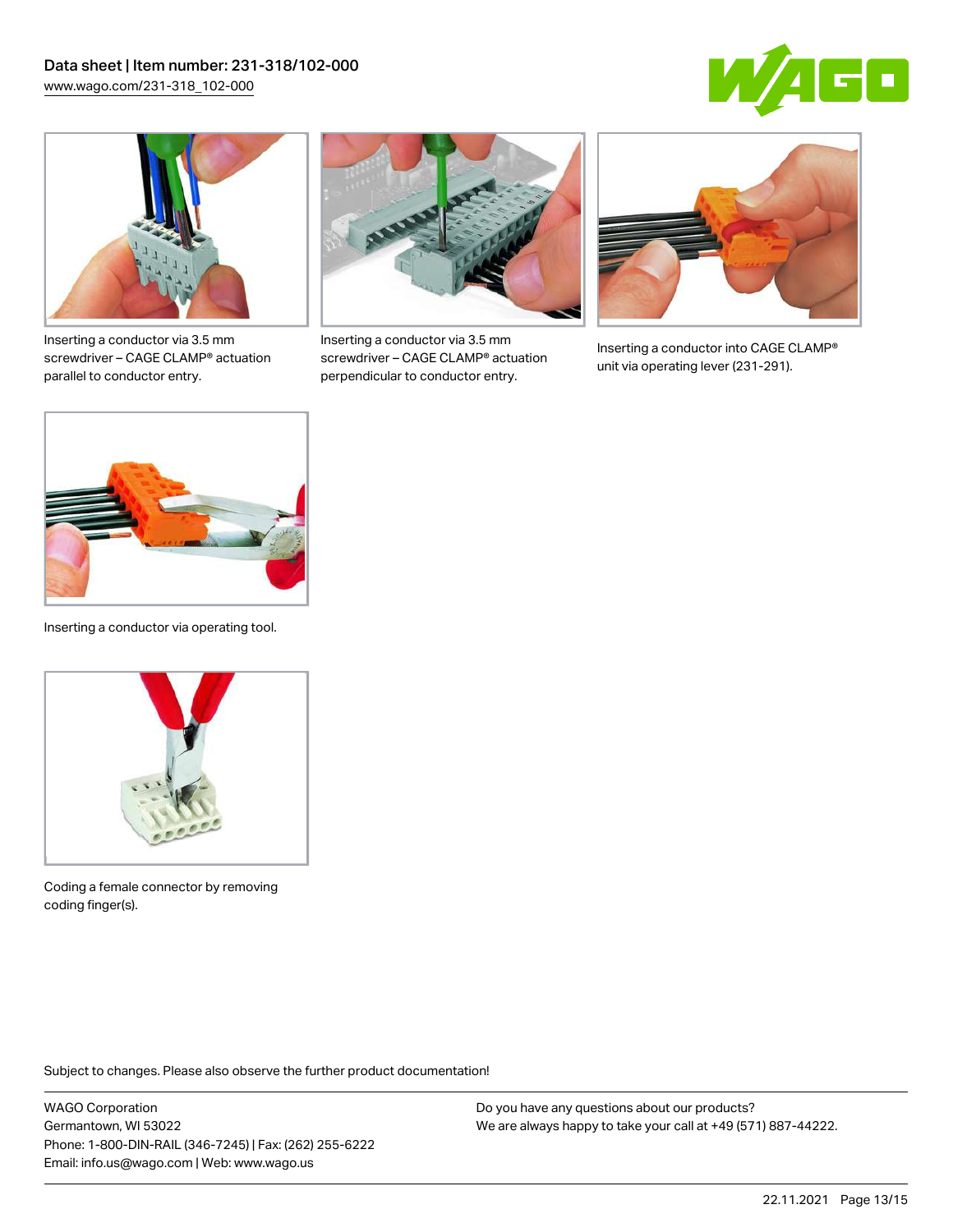



Testing – female connector with CAGE CLAMP®

Integrated test ports for testing perpendicular to conductor entry via 2 or 2.3 mm Ø test plug

Installation



Male connector with strain relief plate



Strain relief housing shown with a male connector equipped with CAGE CLAMP®

Marking

Subject to changes. Please also observe the further product documentation!

WAGO Corporation Germantown, WI 53022 Phone: 1-800-DIN-RAIL (346-7245) | Fax: (262) 255-6222 Email: info.us@wago.com | Web: www.wago.us